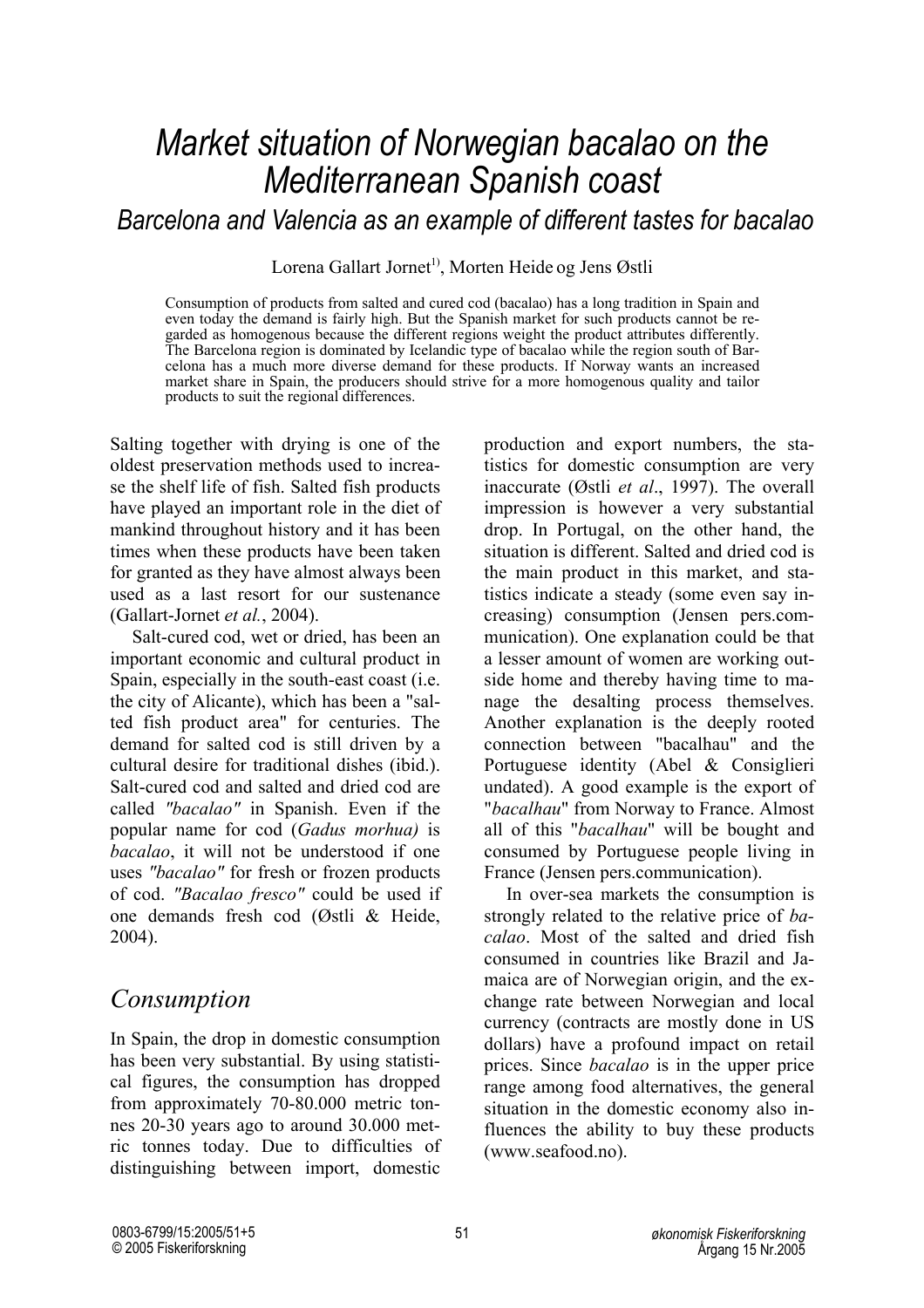# *Bacalao industry in Spain: Between tradition and new products*

Contemporary trends in Europe show a decreased popularity of cured salted fish products towards more lightly salted, noncured fish products with less distinct taste. People are demanding fresh/chilled products and consumer habits have evolved towards ready-to-use products. In addition there is, due to health issues, a substantial interest in a reduced intake of sodium (Gallart-Jornet *et al.,* 2003; Skjerdal, 2002).

The usual way to desalt cured (and dried) cod is to soak it in water for a period ranging from 24 to 48 hours depending on the thickness of the fish. The water should be changed at least twice a day and the fish should, at least in hot climates be kept refrigerated. While the consumers earlier desalted their fish in-house, the lack of time due to changing working and living patterns has made these products more inconvenient (ibid.). This is the main reason why the Spanish industry has started to substitute the traditional "*bacalao*" with a number of other products:

#### (a) **Lightly salted cod fillets quick frozen**.

These products are made by injecting a solution of salt and water into the filets before they are frozen. Being lightly salted, the fish can be used by the consumer immediately after it has been defrosted. Products like these are very popular due to the convenience and the less distinct flavour of a truly cured and desalted cod. Due to the increased water content these products can be sold at very competitive prices. It is also easier to make fixed size and weight portions from the filets before injecting the salt solution thereby offering exact portion sizes. This reduces the time and effort spent in the kitchens and represents a very attractive alternative for restaurants and other catering establishments.

(b) **Partially desalted cured products made from** *bacalao,* called "*bacalao tipo*  *Inglés* (English style bacalao). It is presented in different shapes (individual portions, tiny loins without bones and strips from belly flaps and tail). This could either be eaten raw or it could be soaked in water for a short period making it possible to use in *bacalao* dishes the same evening. This is a very attractive product in the South-Eastern Spain (Valencia-Alicante-Murcia). At the same time it is quite the opposite of what people demand in Madrid, Catalonia and in the Basque Country, where they prefer a saltier and whiter *bacalao* product (Gallart-Jornet *et al.*, 2004).

(c) **Ready-to-cook desalted cod made from** *bacalao* presented in different product forms (thick loins, individual loin portions, tiny loins without fish bones, tails, belly flaps, jaws/cheeks, etc.). These products are generally sold frozen due to the extreme vulnerability of the cod muscle when it is desalted.

#### *Interviews: Traditional markets and Intermediates Barcelona: North-Eastern Mediterranean coast of Spain*

A survey done in two of the biggest consumer markets (conglomerates of specialty shops under the same roof mostly offering food stuff) in Barcelona underlined the complete Icelandic domination in this part of Spain. Here small stalls have been selling *bacalao* for generations. The *bacalao* is split into different products like loins, tails and strips ("migas"). Some of it is desalted, while the rest is sold to be desalted in the home of the consumer.

A total of 13 stall employees/owners were interviewed. 12 of them sold Icelandic *bacalao* exclusively. One stall offered both Norwegian and Icelandic *bacalao*. The reason for the dominance of Icelandic fish was, according to the respondents, the way the fish was caught and processed. The Icelandic fish was fresher and without blood spots. This gave a firmer, juicier and whiter *bacalao*, compared to the Norwegian.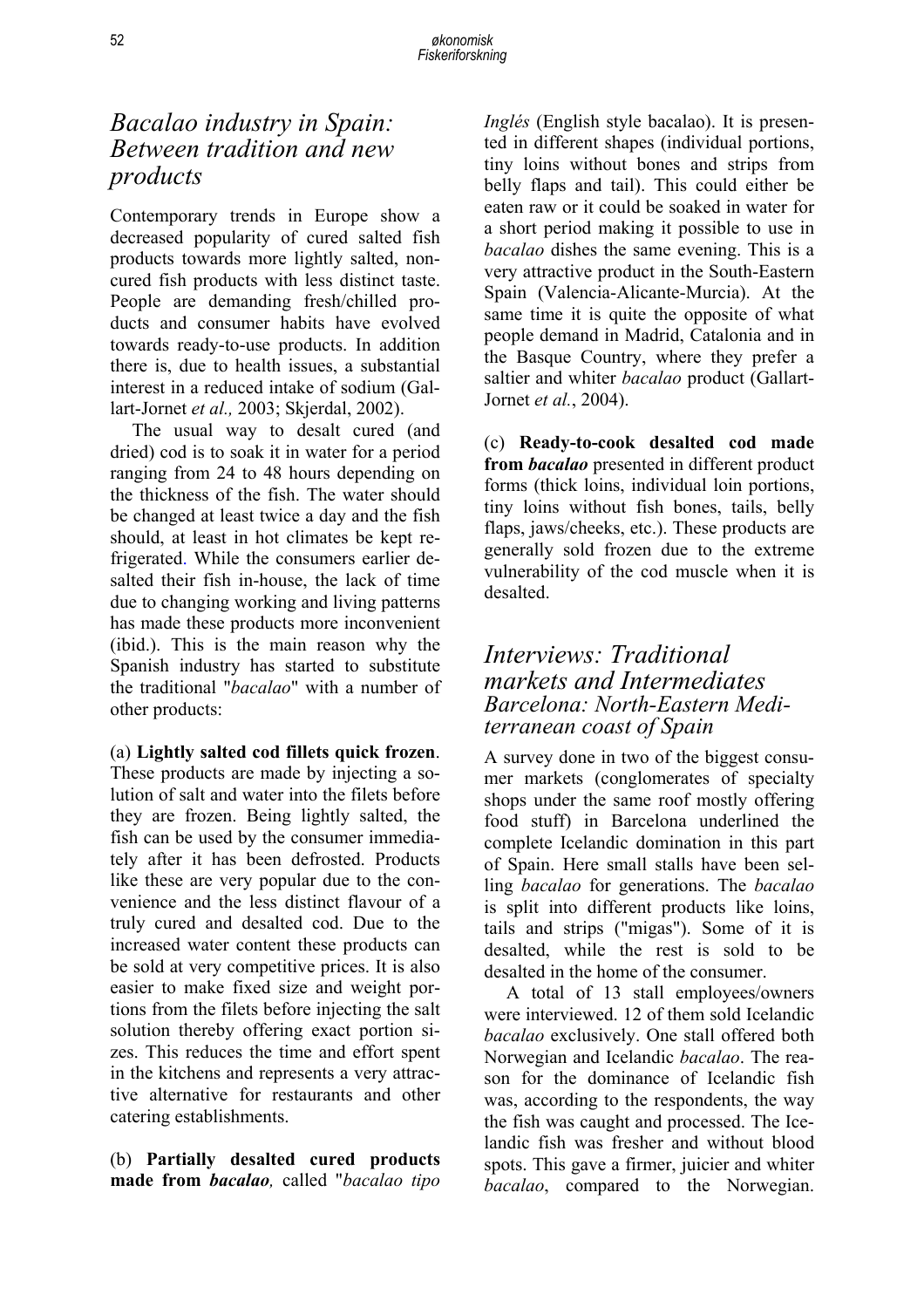Another advantage was that the backbone of the Icelandic fish was on the right side of the fish, resulting in a better loin yield. One of the respondent preferred Norwegian *bacalao*. She found it juicier and tastier. The reason for this was that the Norwegian was salt cured for a longer time than the Icelandic.

Bacallaneries Ràfols S.A., one of the *bacalao* intermediates in Barcelona is mainly producing desalted and frozen *bacalao* products. They prefer the Icelandic *bacalao* prior to any other origin, but as the respondent said:

*"The problem is not the origin of bacalao, the problem is the quantity and what you can have and what you can choose, since the stocks and therefore the quantities of salted cod are decreasing, but there is still a high demand for this product. Iceland harvests 30 percent of the stock every year, which means they are taking care of the cod stocks and they provides us with an ensured quantity and good quality of salted cod such as winter cod with tight meat, etc. Therefore, our final product will always give the best quality, taste and colour. In Norway, however, there are very small quantities of fresh cod, the stocks are totally collapsed and therefore they have been forced to perform a biological stop, and they are not harvesting for a while. The small amount they can get is of poor quality, it is reasonable that we don't accept this level as the domestic bacalao either, but maybe Portugal accepts it."* 

#### *Valencia and Alicante: Middle-Eastern Mediterranean coast of Spain*

The Mid-South Eastern area is known to have the highest consumption of different salted fish products in Spain (Gallart-Jornet *et al.*, 2004). They use brine dried salted tuna loins, brine salted tuna belly, dried salted roes of different fish species, brine salted mackerel, dried-salted blue whiting, dried salted bonito, etc., in addition to *bacalao*. There is a characteristic demand for the partially desalted and golden *bacalao* ("*bacalao tipo Inglés*") which generally is consumed raw in many typical dishes. This product is very seldom consumed elsewhere in Spain (ibid.)

A survey done in the most important traditional markets in Valencia and Alicante (two of the three major cities in the Mid-South Eastern area of Spain), showed a preference for the domestically caught and produced *bacalao* called: "*bacalao nacional"* (cod caught by Spanish vessels in the Atlantic Ocean), and a shared market for Norwegian and Icelandic *bacalao*. People working at different stalls were interviewed, and all of them were asked to rank the 3 origins (domestic, Norwegian, and Icelandic). One respondent said the domestically caught and produced *bacalao* was the best for handling and cooking because of its taste and less thickness. The Icelandic was perceived better than the Norwegian because the Icelandic waters are colder and thus it gives a spongy product and loose flesh.

One of the respondents emphasized that most of the whole *bacalao* were sold with the labels of origin (National, Norwegian, and Icelandic). But from her point of view, the origin had no meaning after the *bacalao* had been transformed (desalted or partially desalted and dried and cut to various products) in the stall. It was then sold as "*Bacalao de Emilia*", "*Bacalao de Vicente*", "*Bacalao de Pepe*", etc. In this way, the stall owners guaranteed the product and wanted to create trust among its clients. Others confirmed this and said it was a way to compete with the large super- and hypermarkets.

Another respondent replied that the different *bacalaos* should be used differently:

*"Icelandic bacalao is more convenient for consumption in white table cloth restaurants because it is whiter, thicker and after desalting is ready*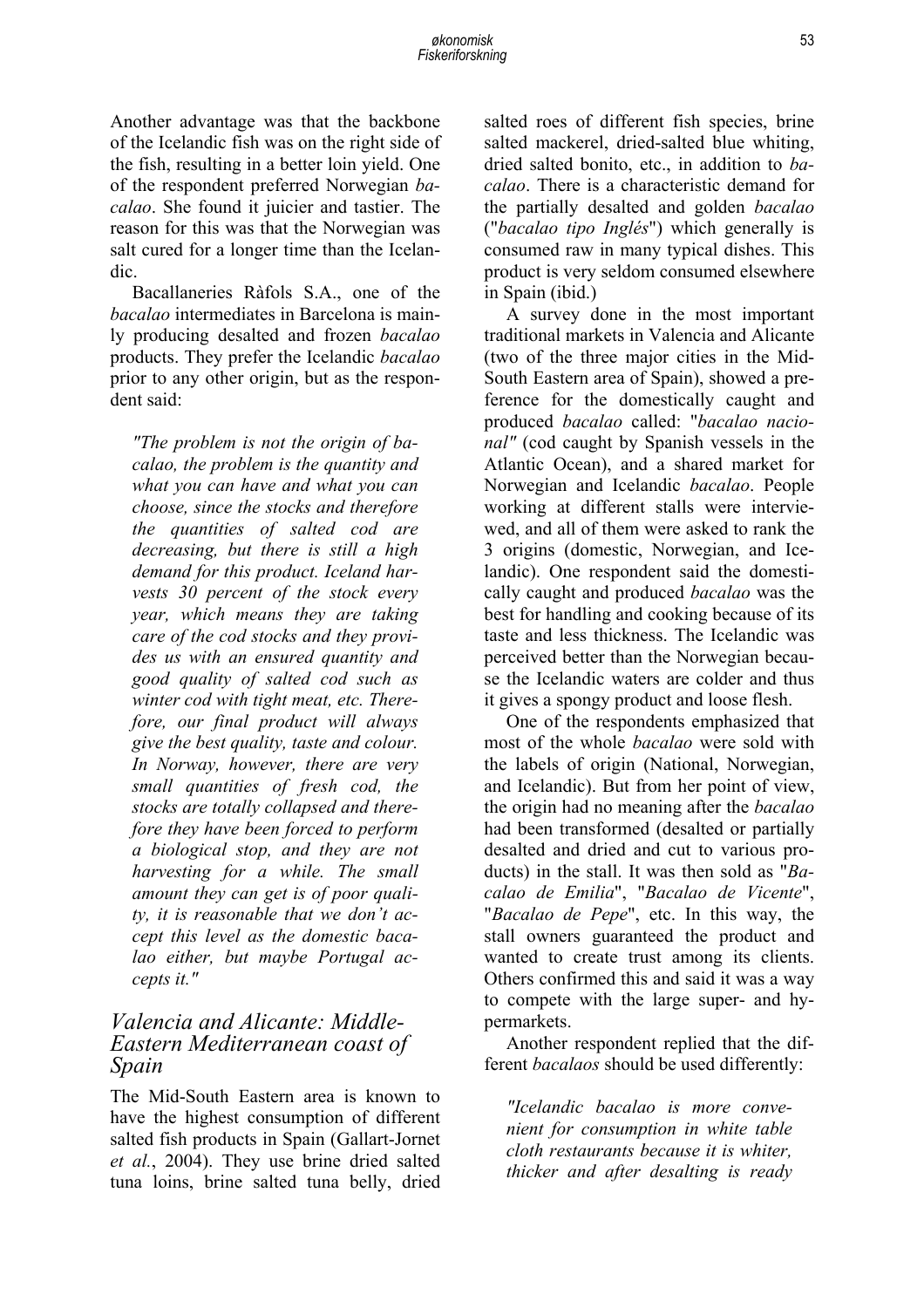*for frying and for making more elaborate dishes. The domestic and the Norwegian are matured, thinner and tastier and more suited for «the average people» either to be prepared raw or cooked".* 

Other respondents commented that the Norwegian and the domestic *bacalao* were the best for making the "*Bacalao tipo Ingl*é*s"* because it gives a better taste and the attractive golden colour, compared to the Icelandic *bacalao*. The price of Icelandic *bacalao* was also so high that transforming it into "*Bacalao tipo Ingl*és*"* was not profitable.

One of the important intermediates in Valencia (Pescafina S.A., dealing mostly with food chain retailers), insisted that every region has its own perception of what is the correct taste and colour:

*"A good example is the traditional taste in Valencia (yellowish colour, slim, strong cured taste, "bacalao tipo Inglés") versus the "modern taste" in Barcelona (whiter colour, thicker, light taste). Some of the consumers actually prefer bacalao without any fish taste! Traditionally the domestic bacalao caught by Spanish ships are slim, have a yellowish colour and strong taste after being cured for a long time aboard the fishing vessel. Hence it is called the "golden bacalao" (bacalao dorado). Today most bacalao is thicker and softer; the maturation period is very short, resulting in white colour and neutral taste. Our main bacalao purchases are of domestic bacalao followed by the Norwegian or Icelandic depending on the price. It is evident that Iceland offers a product with more homogeneous quality and a higher price. The consumer seems to be willing to pay for this quality. The Norwegian bacalao does not have such a homogeneous quality between the different producers, which is my main complaint."*

Another intermediate (Salazones Romà, S.A), mainly supplying catering businesses and traditional markets) had previously experienced problems with the Norwegian *bacalao* due to poor quality and/or heterogeneous quality. This company decided only to work with domestically caught *bacalao* for making the above mentioned "*bacalao tipo Inglés*" and the Icelandic for catering customers. But they are not fully satisfied with the Icelandic products, so far. There are frequent complaints about the way of salting which is mainly brine-salting instead of dry-salting used by the domestic and Norwegian producers. They are also suspicious about the way of processing and handling:

*"it might be possible to add other additives during the processing (preservatives, artificial whiteners or water retainers) that could result in a whiter colour and higher water holding capacity in comparison with the domestic and the Norwegian bacalao. Consequently, after desalting, the product has less taste (due to the short period of curing) and a considerable lower yield compared to the national bacalao."* 

Representatives for the intermediates El Ancla, S.L. (working for department food store chains such as *"El Corte Inglés", "Carrefour", and "Eroski"*) and Vicente Leal, S.L. (working for catering and traditional market) both from Alicante were also interviewed. They were asked if the traditional *bacalao* was only offered by small retailers and "the modern taste" *bacalao* was sold by the big supermarket chains. They agreed on the differences between the big retailers ("white, clean, tasteless *bacalao"*) compared to the traditional markets ("golden, cured, tasty *bacalao"*). *"Bacalao tipo Inglés*" is much preferred in the Middle and South-Eastern area of Spain but since the big retailers only want to stock products with a national demand, it is difficult to convince them to also stock the traditional